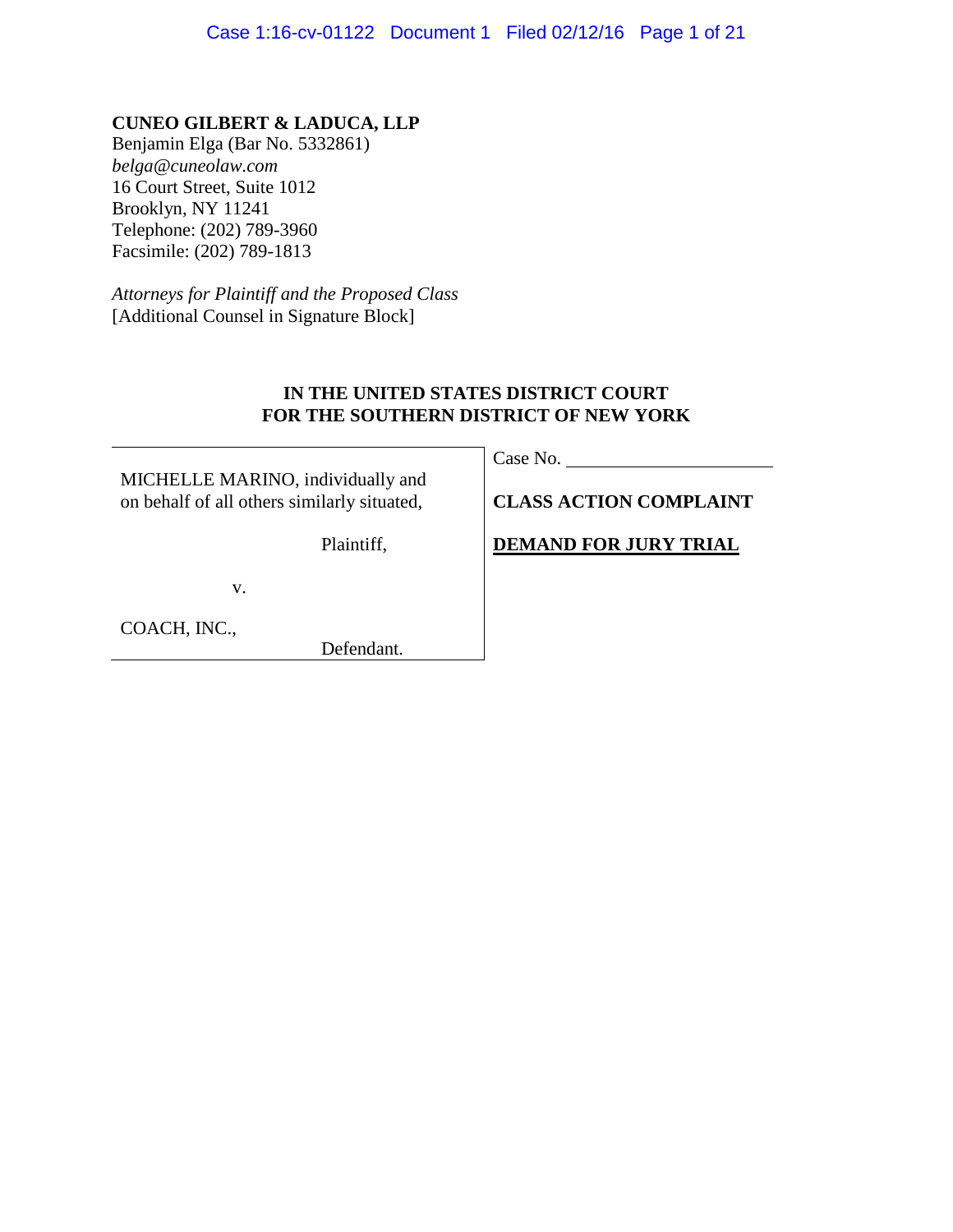### Case 1:16-cv-01122 Document 1 Filed 02/12/16 Page 2 of 21

Plaintiff Michelle Marino ("Plaintiff"), on behalf of herself and all others similarly situated, alleges the following based upon personal knowledge as to allegations regarding herself and on information and belief as to other allegations:

### **INTRODUCTION**

1. This is a civil class action seeking monetary damages, restitution, injunctive and declaratory relief from Defendant Coach, Inc. ("Coach" or "Defendant") arising from its deceptive and misleading labeling and marketing of merchandise it sells through its company-owned Coach outlet stores ("Coach Outlets").

2. During the Class Period<sup>1</sup> (defined below), Coach intentionally portrayed false price information by misrepresenting the existence, nature, and amount of price reductions on manufactured-for-outlet products sold exclusively at Coach Outlets ("Coach Outlet Products").

3. On the price tags of its Coach Outlet Products, Coach advertised the Manufacturer's Suggested Retail Price ("MFSRP") and then on a placard in front of the Coach Outlet Product advertised a reduced price, which was intended to portray to the consumer a deep price reduction off of the MFSRP and induce consumers to purchase the Coach Outlet Products believing they are getting a significant price reduction from the regular retail price.

4. However, the MFSRPs used by Coach did not convey accurate information about the Coach Outlet Products and were instead a sham designed to mislead and deceive consumers.

5. Coach led consumers to believe its MFSRPs represented authentic price information about the products they purchased. In reality, Coach manufactures the Coach Outlet Products for *exclusive sale* at its Coach Outlets and always sells these goods for the advertised reduced price, never the MFSRP. As a result, such items were never sold, never suggested to be

 $\overline{a}$ 

<sup>&</sup>lt;sup>1</sup> The Class Period shall encompass all sales from February 12, 2012 through the date of entry of class certification (the "Class Period").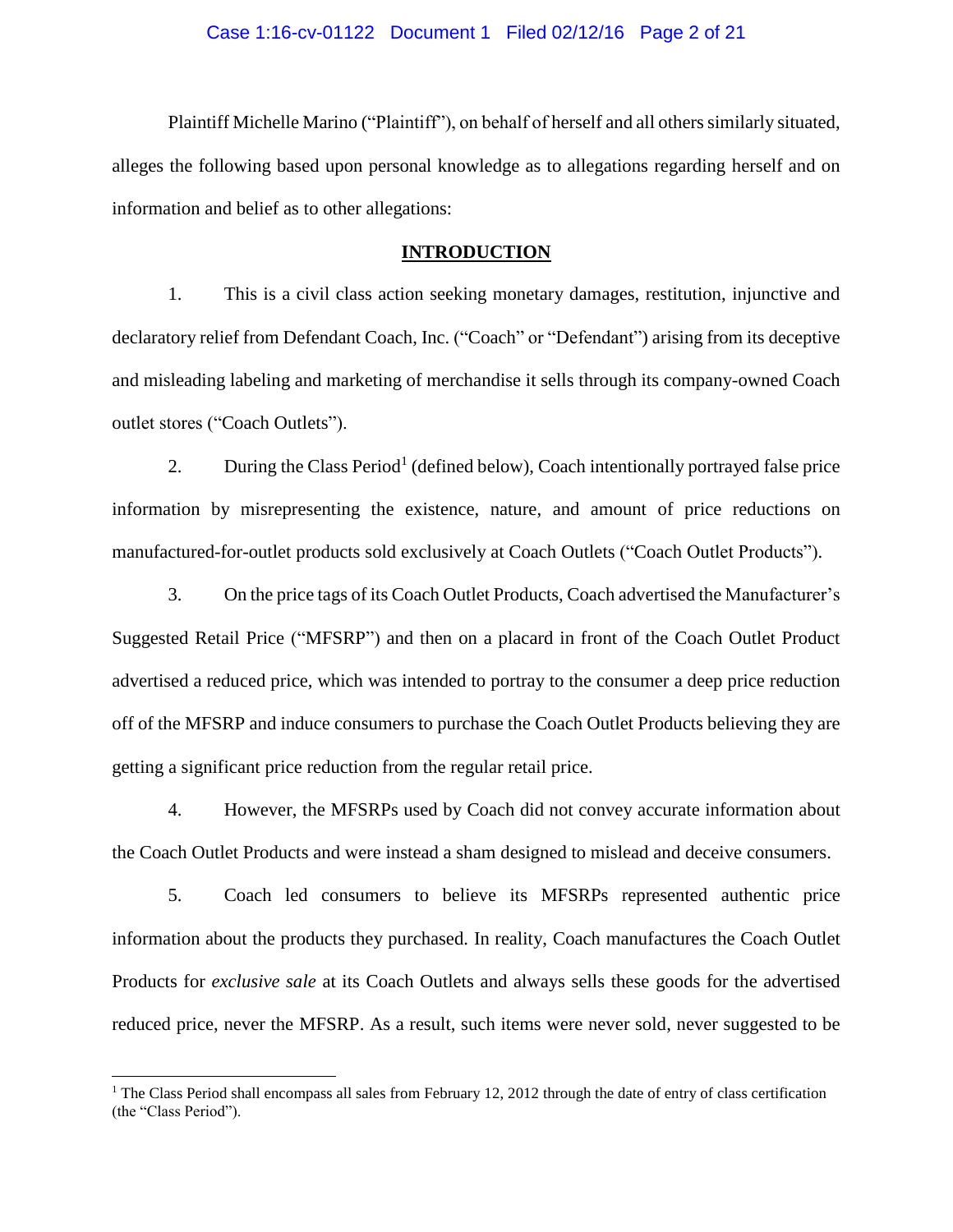### Case 1:16-cv-01122 Document 1 Filed 02/12/16 Page 3 of 21

sold, or even intended to be sold at the "MFSRP" listed on its price tags. Coach Outlet Products are only sold in its outlets.

6. Through its false and deceptive marketing, advertising and pricing scheme, Coach violated (and continues to violate) New Hampshire law. Specifically, Coach violated (and continues to violate) New Hampshire's Consumer Protection Act, N.H. Rev. Stat. Ann. § 358-A:1, *et seq*. (the "CPA"), which makes it "unlawful for any person to use any unfair methods of competition or any unfair or deceptive act or practice in the conduct of any trade or commerce." N.H. Rev. Stat. Ann. § 358-A:2; In particular, the CPA lists as a violation of the statute, "[m]aking false or misleading statements of fact concerning the reasons for, existence of, or amounts of price reductions." N.H. Rev. Stat. Ann. § 358-A:2(XI).

7. Plaintiff, individually and on behalf of all others similarly situated, seeks restitution and other equitable remedies, including an injunction under the CPA, as well as fraud and negligent misrepresentation under New York common law.

#### **PARTIES**

8. Plaintiff Michelle Marino is a resident of Chelmsford, Massachusetts. In reliance on Coach's false and deceptive advertising, marketing and pricing schemes, Ms. Marino purchased a Coach Outlet Product from the Coach Outlet located at the Merrimack Premium Outlets, in Merrimack, New Hampshire in approximately December 2014, and as detailed herein, she was damaged as a result thereof.

9. Defendant Coach, Inc. is a corporation duly organized and existing under the laws of the State of Maryland, with its principal place of business at 516 West 34th Street, New York, NY, 10001.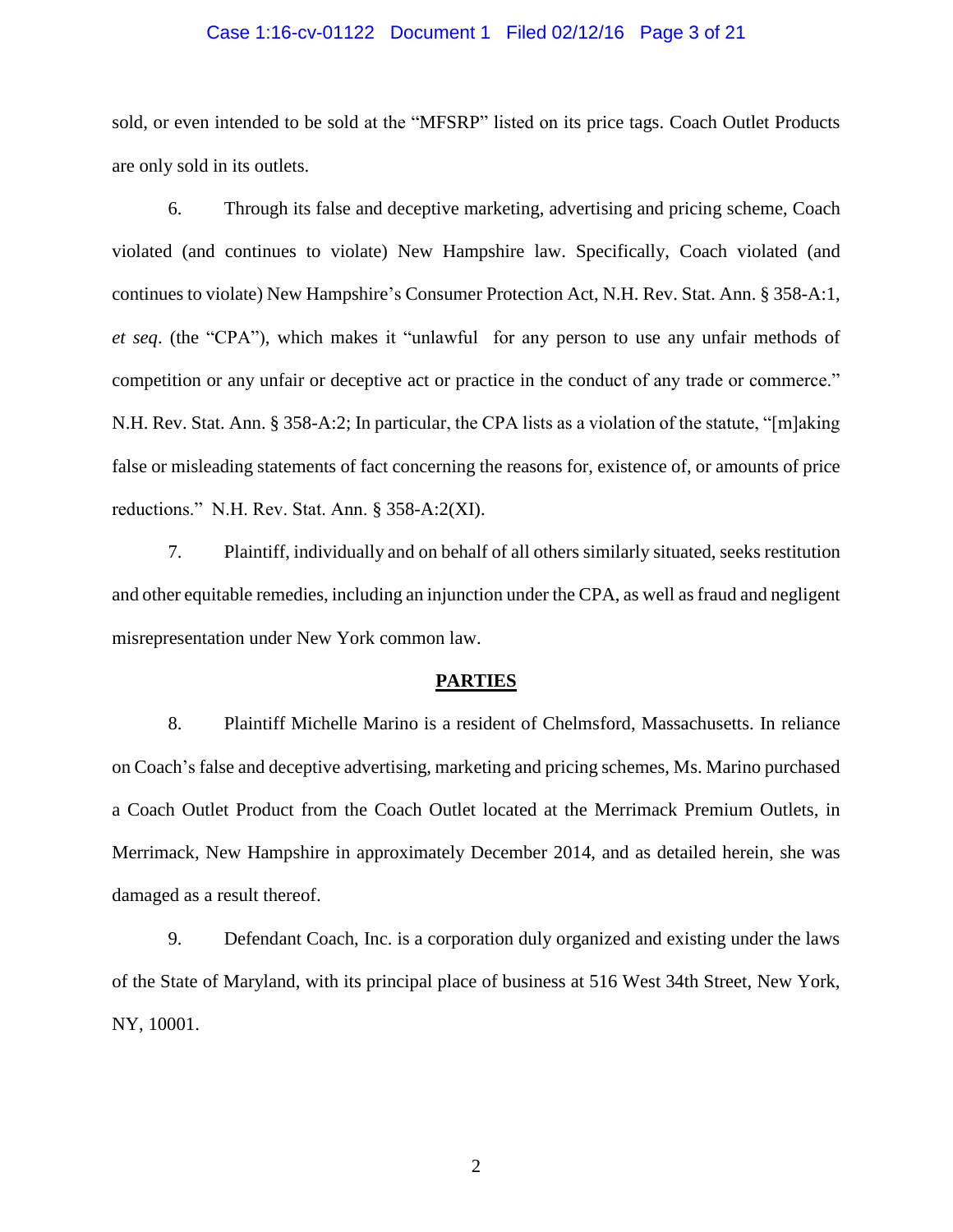### **JURISDICTION AND VENUE**

10. This Court has subject matter jurisdiction under the Class Action Fairness Act, 28 U.S.C. section 1332(d) in that: (1) this is a class action involving more than 100 class members; (2) Plaintiff is a citizen of the State of Massachusetts, and Defendant is a citizen of the States of Maryland and New York; and (3) the amount in controversy exceeds the sum of \$5,000,000, exclusive of interest and costs

11. The Southern District of New York has personal jurisdiction over Coach because Coach resides in this District.

12. Venue is proper in this District pursuant to 28 U.S.C. § 1391, because Coach's principal place of business is found within this District, and a substantial part of the events giving rise to Plaintiff's claims arose here, including the creation of the scheme alleged in this Complaint.

## **FACTUAL ALLEGATIONS**

13. Traditionally, retail outlet stores were located in remote areas and typically maintained an inventory of defective and excess merchandise. Customers often flocked to these outlets in hopes of finding steep price reductions and bargains.<sup>2</sup>

14. However, in an effort to increase profits, major retailers such as Coach have, without notice to consumers, begun using company-owned "outlet" stores to sell manufacturedfor-outlet products which are never intended to be sold at non-outlet stores.

15. In New Hampshire, such "outlet" stores are located in purpose-built malls touted as "outlets," or "premium outlets." The very term "outlet" conveys to reasonable consumers that the products are comprised of merchandise formerly offered for sale at full-price retail locations.

 $\overline{a}$ 

<sup>2</sup> *See* 7 Tips for Outlet Mall Shopping, FORBES (Dec. 29, 2012),

*http://www.forbes.com/sites/investopedia/2012/12/29/7-tips-for-outlet-mall-shopping/*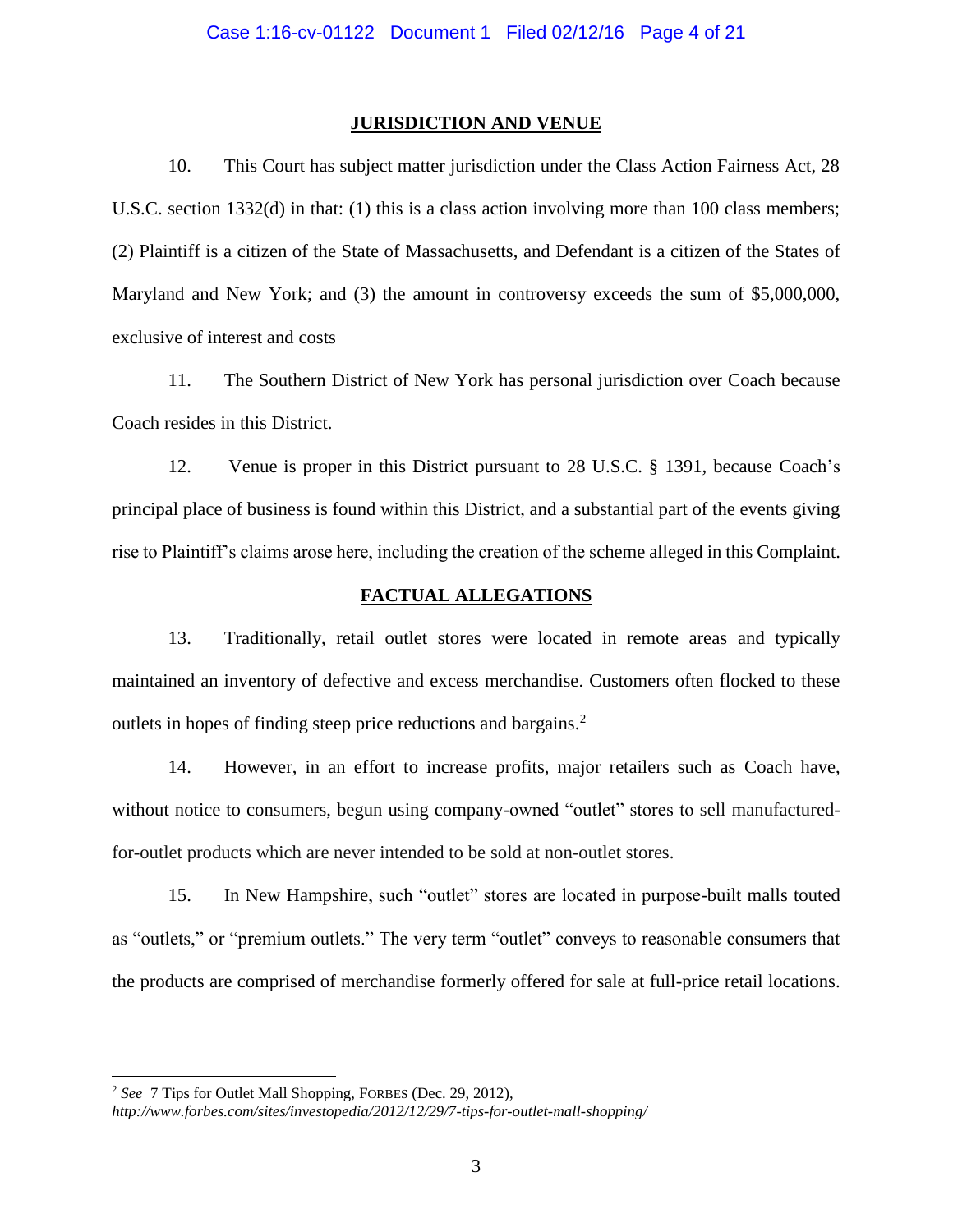### Case 1:16-cv-01122 Document 1 Filed 02/12/16 Page 5 of 21

The location of Coach Outlets in "outlet" malls deceives reasonable consumers into believing they are receiving true "outlet" merchandise, when they are not.

16. Instead, retailers like Coach create the illusion of traditional outlet price reductions and bargains by offering the made-for-outlet goods at prices reduced from fabricated, arbitrary, and false MFSRPs.

17. Coach manufactures Coach Outlet Products exclusively for outlet stores.

18. On information and belief, items sold exclusively in Coach Outlets can be identified by the placement of the letter "F" before the product number.

19. Media reports indicate outlet stores, such as Coach Outlets, are using false and fraudulent price comparison tactics.<sup>3</sup>

20. The intentional use of false and fraudulent price comparison tactics is increasingly deceiving consumers in the market. To illustrate, on January 30, 2014, four Members of Congress demanded an FTC investigation of misleading marketing practices by outlet stores across the United States. The four Members of Congress described a pricing scheme similar to the one implemented at Coach Outlets and stated, "[i]t is a common practice at outlet stores to advertise a retail price alongside the outlet store price—even on made-for-outlet merchandise that does not sell at regular retail locations. Since the item was never sold in the regular retail store or at the retail price, the retail price is impossible to substantiate. We believe this practice may be a violation of the FTC's Guides Against Deceptive Pricing (16 CFR 233)."<sup>4</sup>

 $\overline{a}$ 

<sup>3</sup> Sapna Maheshwari, Consumers May Not Know They're Getting Lower-Quality Clothes at Outlet Stores (May 14, 2014), *available at* http://www.buzzfeed.com/sapna/customers-finally-aware-that-most-outlet-merchandise-is-now. <sup>4</sup> Press Release, White House, Sens. & Rep. to FTC: Outlet Stores May Be Misleading Consumers (Jan. 30, 2014), *available at* http://www.whitehouse.senate.gov/news/release/sens-and-rep-to-ftc-outlet-stores-may-be-misleadingconsumers.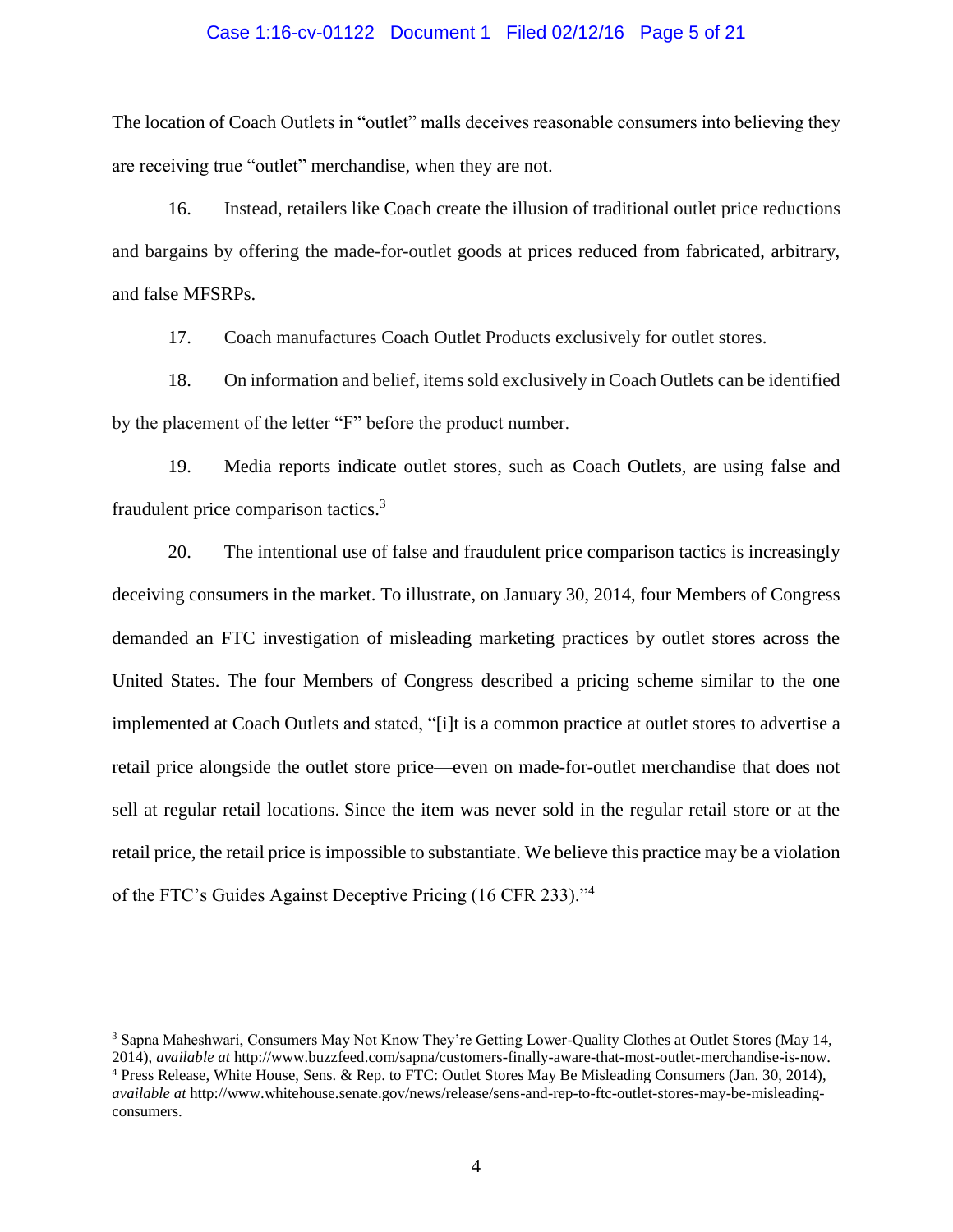## Case 1:16-cv-01122 Document 1 Filed 02/12/16 Page 6 of 21

21. Empirical marketing studies provide an incentive for retailers to engage in this false

and fraudulent behavior:

Comparative price advertising offers consumers a basis for comparing the relative value of the product offering by suggesting a monetary worth of the product and any potential savings…[A] comparative price advertisement can be construed as deceptive if it makes any representation,… or involves any practice that may materially mislead a reasonable consumer.

Dhruv Grewal and Larry D. Compeau, *Comparative Price Advertising: Informative or* 

*Deceptive?,* 11 J. PUB. POL'Y & MKTG 52, (1992). In short:

[b]y creating an impression of savings, the presence of a higher reference price enhances subjects' perceived value and willingness to buy the product…Thus, if the reference price is not truthful, a consumer may be encouraged to purchase as a result of a false sense of value.

*Id*. at 55, 56.

 $\overline{a}$ 

22. This is precisely the practice used by Coach in its Coach Outlets.

23. Accordingly, the MFSRPs listed on Coach Outlet Products are fictional creations

designed by Coach to portray false price reductions, enable phantom markdowns, and increase sales.

24. Coach knows consumers are bargain-hunters and excited by the prospect of a bargain.<sup>5</sup> The juxtaposition of an artificial MFSRP and a reduced price on Coach Outlet Products is intentionally designed to convey to consumers that they are receiving a bargain or a "deal" on the Coach Outlet Product. However, there is no bargain to be had. The MFSRP on Coach Outlet Products exists only to create the illusion of a bargain.

25. The Federal Trade Commission ("FTC") explicitly describes this fictitious pricing scheme employed at Coach Outlets as deceptive:

> (a) Many members of the purchasing public believe that a manufacturer's list price, or suggested retail price, is the price at which an article is generally

<sup>5</sup> *See* Coach Annual Report, at 4 ("Through these outlet stores, Coach targets value-oriented customers")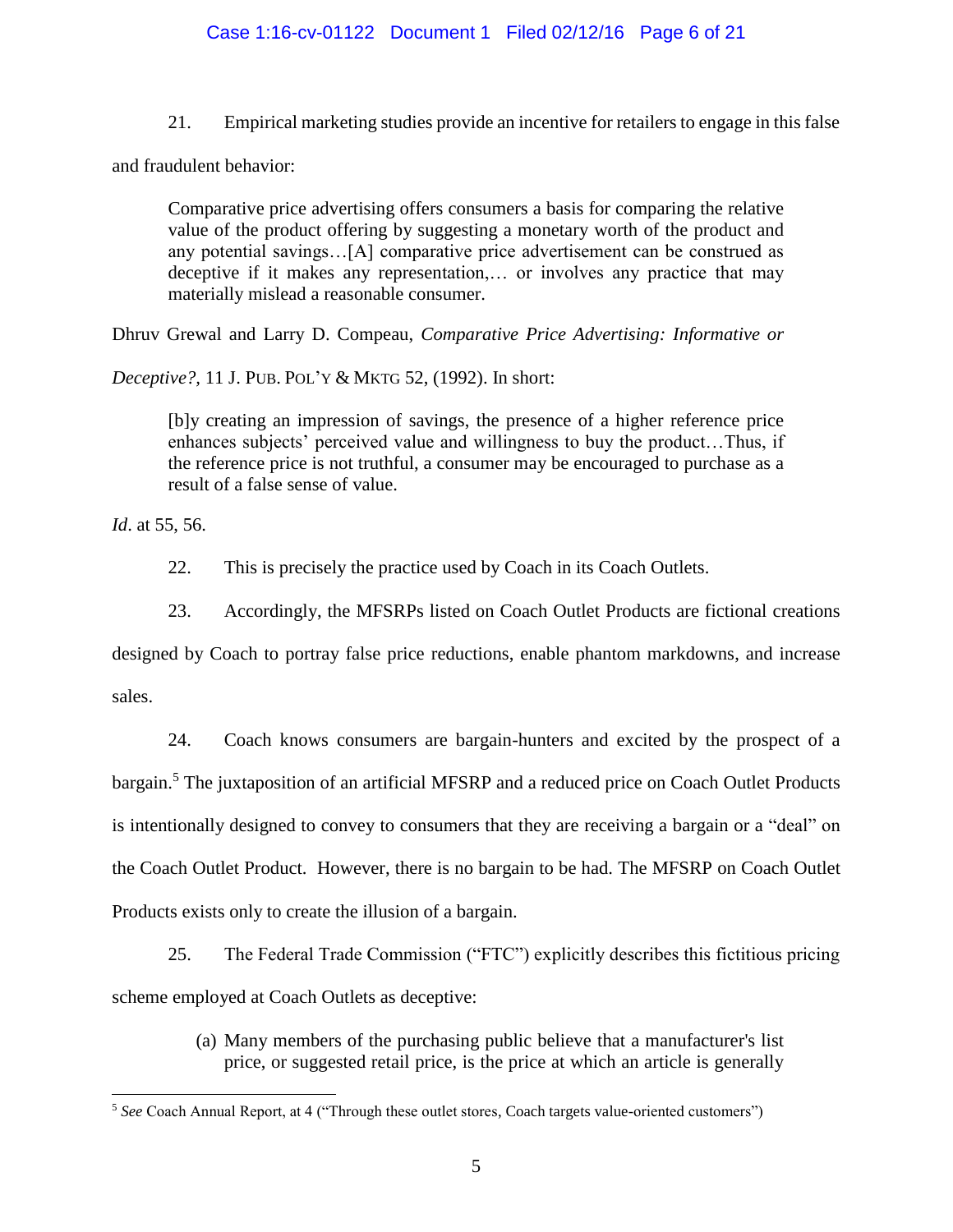sold. Therefore, if a reduction from this price is advertised, many people will believe that they are being offered a genuine bargain. To the extent that list or suggested retail prices do not in fact correspond to prices at which a substantial number of sales of the article in question are made, the advertisement of a reduction may mislead the consumer. A former price is not necessarily fictitious merely because no sales at the advertised price were made. The advertiser should be especially careful, however, in such a case, that the price is one at which the product was openly and actively offered for sale, for a reasonably substantial period of time, in the recent, regular course of her business, honestly and in good faith – and, of course, not for the purpose of establishing a fictitious higher price on which a deceptive comparison might be based.

\* \* \*

(i) It bears repeating that the manufacturer, distributor or retailer must in every case act honestly and in good faith in advertising a list price, and not with the intention of establishing a basis, or creating an instrumentality, for a deceptive comparison in any local or other trade area. For instance, a manufacturer may not affix price tickets containing inflated prices as an accommodation to particular retailers who intend to use such prices as the basis for advertising fictitious price reductions.

16 C.F.R. § 233.3; *see* N.H. Rev. Stat. Ann. § 358-A:13 ("It is the intent of the legislature that in any action or prosecution under this chapter, the courts may be guided by the interpretation and construction given Section(a)(1) of the Federal Trade Commission Act (15 U.S.C. § 45(a)(1), by the Federal Trade Commission and the federal courts"); 15 U.S.C. § 45(a)(1) ("Unfair methods of competition in or affecting commerce, and unfair or deceptive acts or practices in or affecting commerce, are hereby declared unlawful").

26. The Coach Outlet pricing scheme was prominently advertised through the pricing of all Coach Outlet Products. By way of example, illustration A below represents an advertised price for a Coach Outlet Product, and illustration B is the tag found inside the Coach Outlet Product with the alleged MFSRP: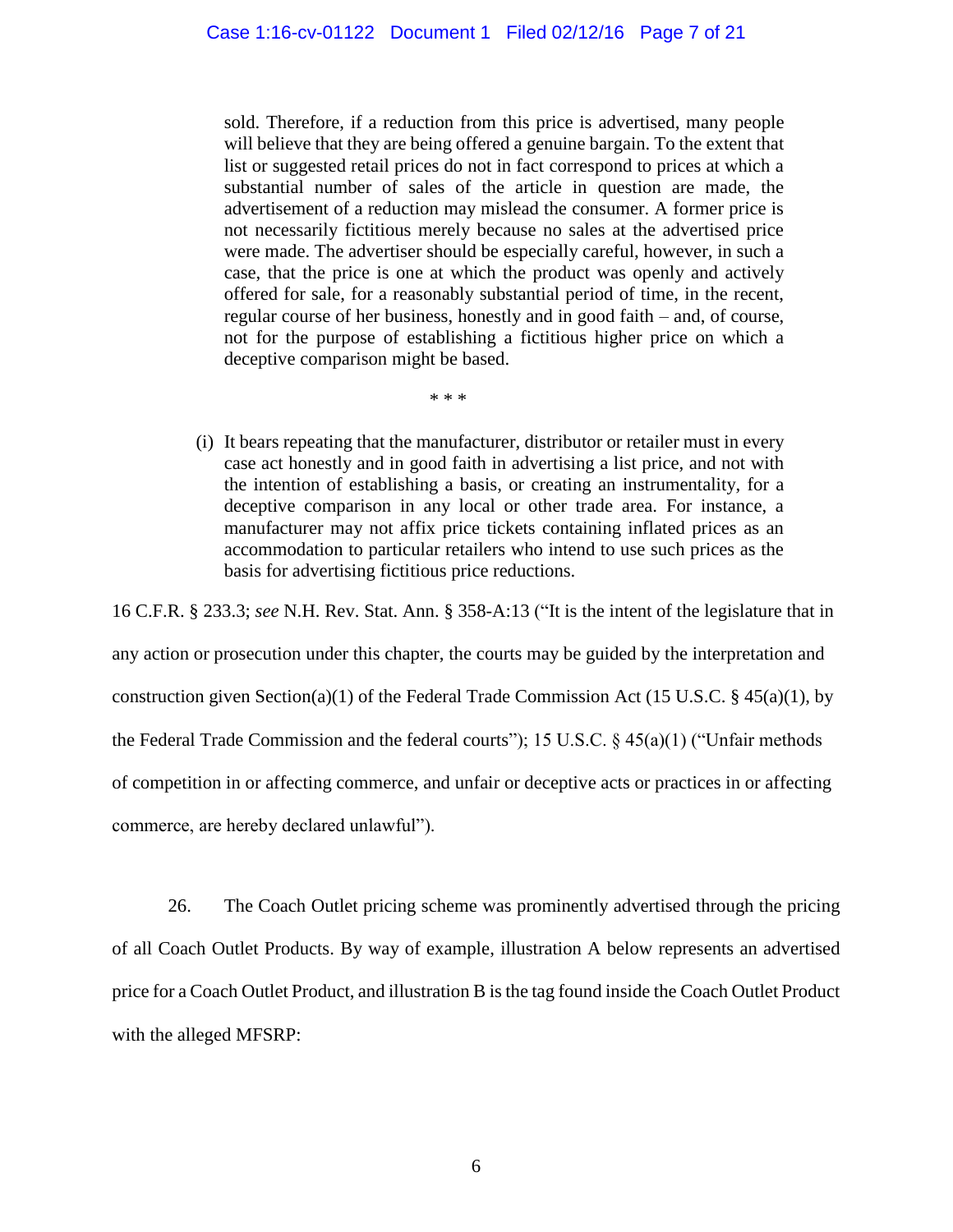

27. Upon information and belief, thousands of consumers were victims of Coach's deceptive, misleading and unlawful false pricing scheme and thousands more, including Plaintiff, will be deceived if the practices continue.

28. Coach fraudulently concealed from, and intentionally failed to disclose to, Plaintiff and others similarly situated, the truth about its MFSRPs and advertised price reductions from those supposedly "suggested prices."

29. Coach's false representations of MFSRPs and false representations of price reductions, discounts and bargains are objectively material to a reasonable consumer.

30. Plaintiff and the members of the Class relied upon such false representations of MFSRPs and price reductions when purchasing products from a Coach Outlet. Plaintiff would not have made such purchases, or would not have paid the amount she did, but for Coach's false representations of the MFSRP of the items she purchased, especially when juxtaposed with the supposedly reduced price at which Coach offered the items for sale.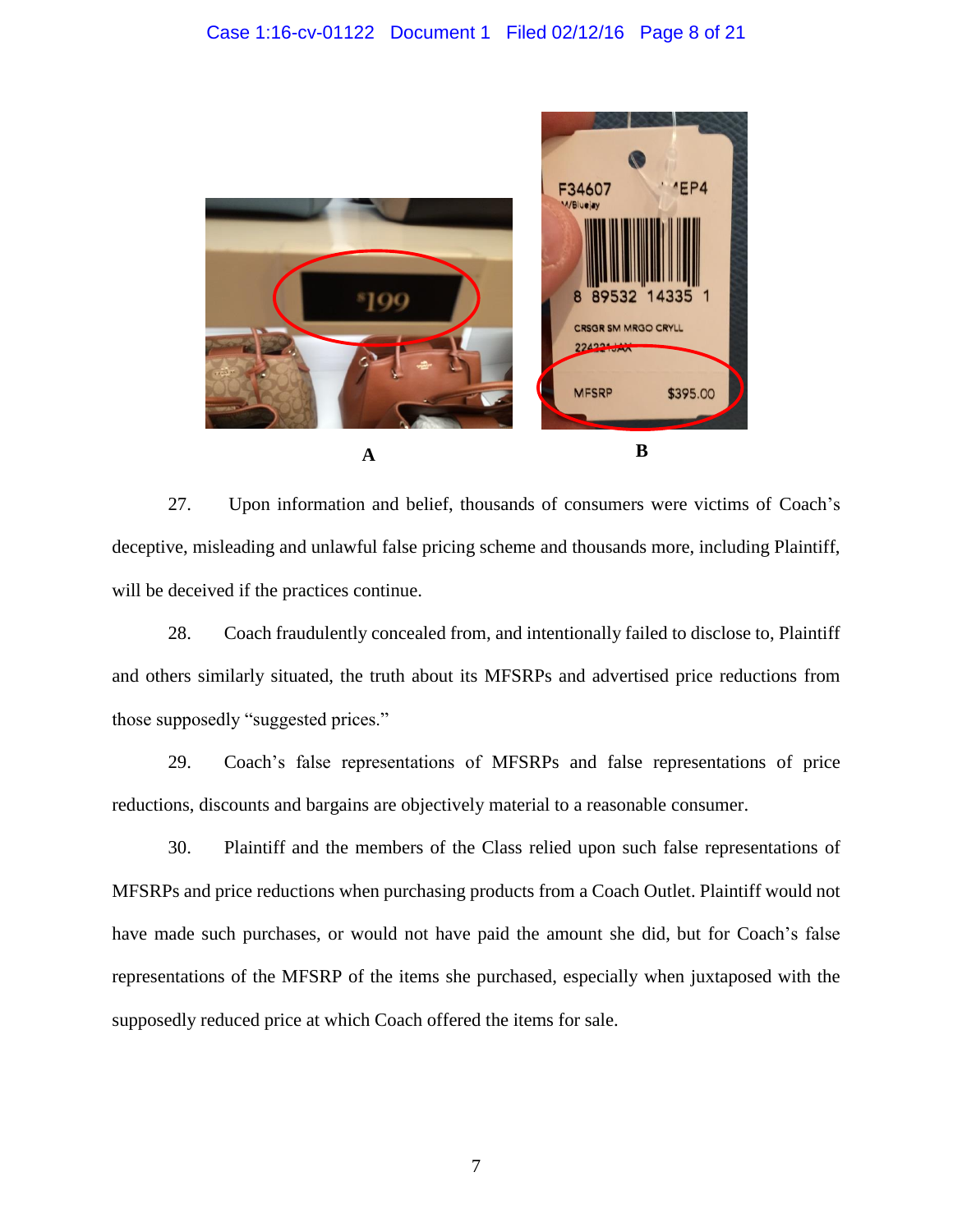### Case 1:16-cv-01122 Document 1 Filed 02/12/16 Page 9 of 21

31. Plaintiff, in short, believed the truth of the prices presented with the products she purchased at a Coach Outlet, which expressly told her that she was getting a terrific bargain on her purchases. In reality, she was not getting a bargain at all.

#### **A. Plaintiff's Purchases**

32. In approximately December 2014, Plaintiff entered the Coach Outlet located in Merrimack, New Hampshire. She observed some merchandise was advertised with price tags a "MFSRP" next to a significantly reduced price. She also observed that other items in the store did not make these price-reduction representations on their price tags.

33. Plaintiff understood the items with the price reductions tags represented that she was receiving a bargain or a "deal" on the Coach Outlet Product—on sales terms more preferential or more optimal to the consumer than those offered outside the context of the outlet store.

34. Enticed by this prospect, Plaintiff was induced to purchase a wristlet bearing Style Number F51763, with a "MFSRP" of \$78, while paying approximately \$40.00.

35. Plaintiff's reliance on Coach's false price comparison advertising was reasonable. *See* Dhruv Grewal and Larry D. Compeau, 11 J. PUB. POL'Y & MKTG 52 (1992).

36. However, Coach never intended, nor did it ever, sell the items at the represented "MFSRPs." Thus, Plaintiff was deceived by the false price comparison into making a full retail purchase with no price reduction.

37. Plaintiff would not have purchased the Coach Outlet Products, or would not have paid the price she did, if she had known she was not truly receiving a bargain, or receiving a price reduction, as specified.

38. Despite the "MFSRP" scheme used at Coach Outlets, Plaintiff would purchase Coach Outlet Products in the future from Coach Outlet stores and/or other retail establishments, if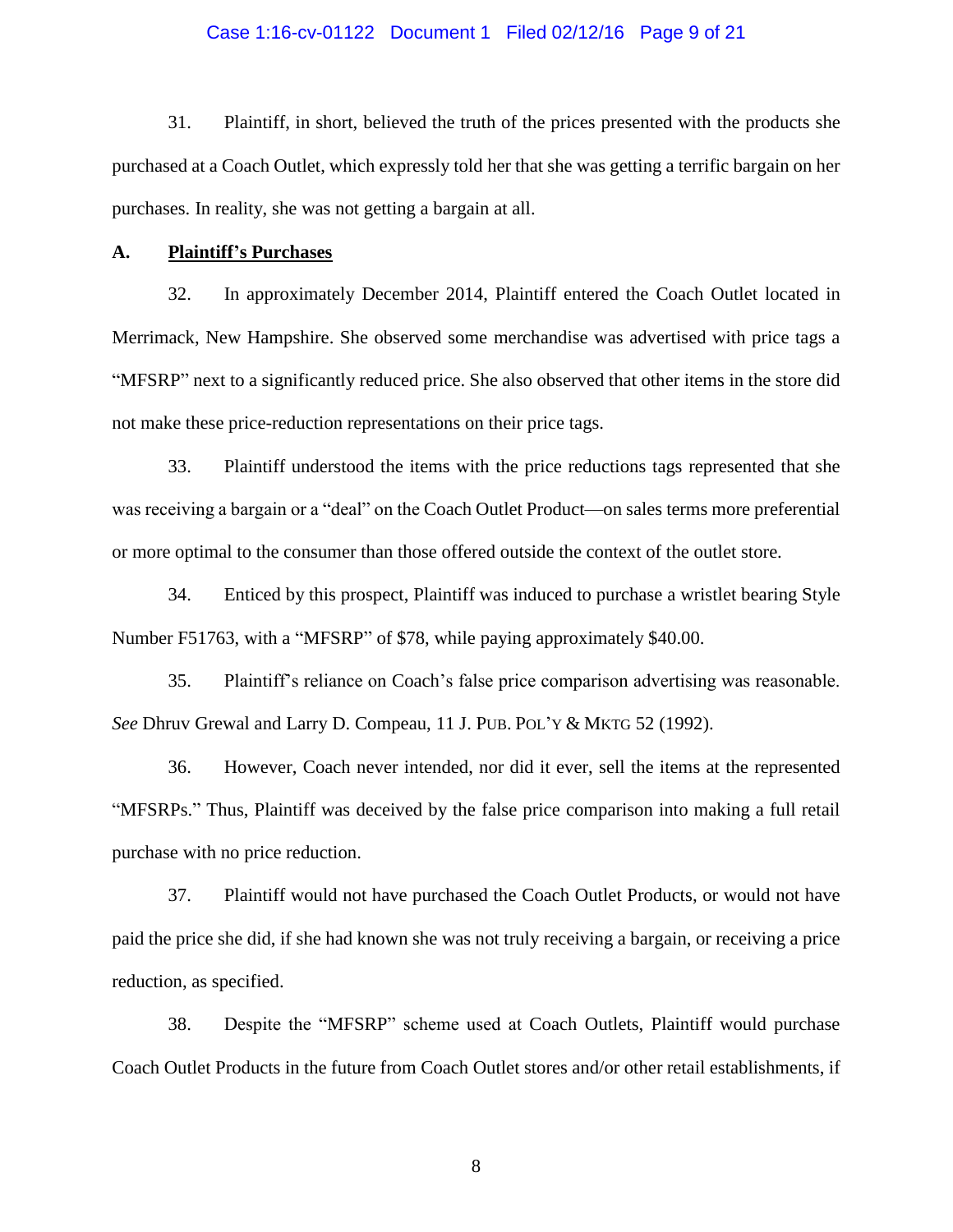### Case 1:16-cv-01122 Document 1 Filed 02/12/16 Page 10 of 21

Coach Outlet Product labels accurately reflect price reductions and bargains. If the Court were to issue an injunction ordering Coach to comply with New Hampshire's comparative price advertising laws, and prohibiting Coach's use of the deceptive practices discussed herein, Plaintiff would likely shop for Coach Outlet Products again in the near future at Coach Outlets.

### **B. Rule 9(b) Allegations**

39. Federal Rule of Civil Procedure ("Rule") 9(b) provides that "[i]n alleging fraud or mistake, a party must state with particularity the circumstances constituting fraud or mistake." Fed. R. Civ. P. 9(b). As detailed in the paragraphs above, Plaintiff has satisfied the requirements of Rule 9(b) by establishing the following elements with sufficient particularity:

40. WHO: Coach made material misrepresentations and failed to adequately disclose material facts as detailed herein. Except as identified herein, Plaintiff is unaware of, and therefore unable to identify, the true names and identities of those individuals at Coach who are responsible for such material misrepresentations and/or omissions.

41. WHAT: Coach led consumers to believe its MFSRPs represented authentic price information about the Coach Outlet Products they purchased. In reality, Coach manufactures the Coach Outlet Products for *exclusive sale* at its Coach Outlets and always sells these goods for the advertised reduced price, never the MFSRP. Accordingly, the MFSRPs listed on Coach Outlet Products are fictional creations designed by Coach to portray false price reductions.

42. WHEN: Coach made the material misrepresentations, omissions, and nondisclosures detailed herein continuously at every point of purchase throughout the Class Period.

43. WHERE: Coach's material misrepresentations, omissions, and non-disclosures detailed herein were made, *inter alia*, on the tag of the Coach Outlet Products.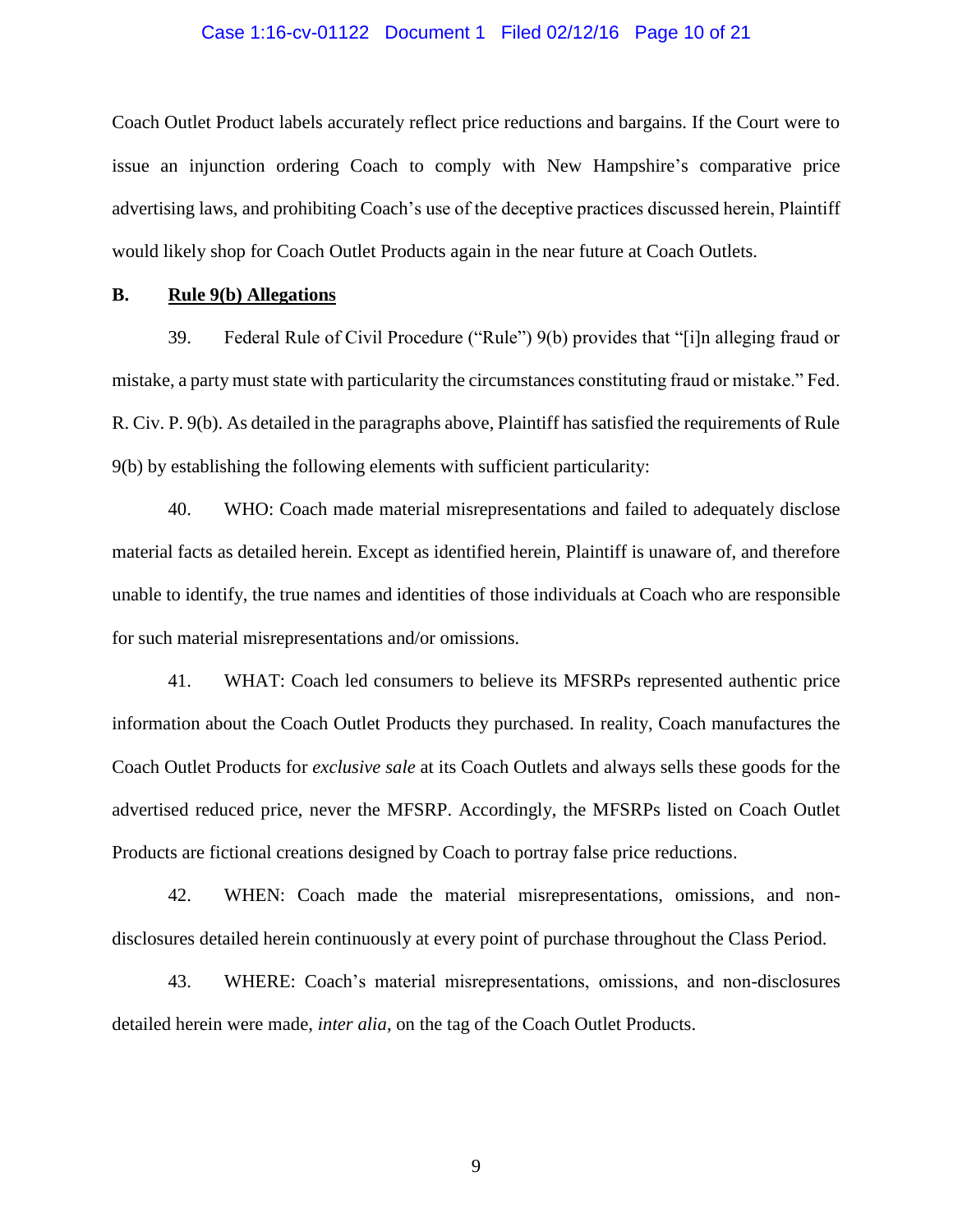### Case 1:16-cv-01122 Document 1 Filed 02/12/16 Page 11 of 21

44. HOW: Coach made numerous, written material misrepresentations on the tags of the Coach Outlet Products which were designed to, and, in fact, did, mislead Plaintiff and Class members into purchasing the Coach Outlet Products.

45. WHY: Coach engaged in the material misrepresentations, omissions, and nondisclosures detailed herein for the express purpose of inducing Plaintiff and other reasonable consumers to purchase and/or pay more for the Coach Outlet Products based on their belief they were receiving a reduced price. Coach profited by selling the Coach Outlet Products to unsuspecting consumers.

## **CLASS ALLEGATIONS**

46. Plaintiff brings this action as a class action pursuant to Federal Rule of Civil Procedure 23. Plaintiff seeks to represent the following classes:

- (a) The "New Hampshire Class," which consists of: All consumers within the State of New Hampshire who purchased a Coach Outlet Product from a Coach Outlet during the applicable liability period for their personal use, rather than for resale or distribution. Excluded from the New Hampshire Class are Coach's current or former officers, directors, employees, Coach's parents, any entity in which Coach has a controlling interest; counsel for Plaintiff and Coach; and the judicial officer to whom this lawsuit is assigned.
- (b) The "Nationwide Class," which consists of: All consumers in the United States and its territories who purchased a Coach Outlet Product from a Coach Outlet during the applicable liability period for their personal use, rather than for resale or distribution. Excluded from the Nationwide Class are Coach's current or former officers, directors, employees, Coach's parents, any entity in which Coach has a controlling interest; counsel for Plaintiff and Coach; and the judicial officer to whom this lawsuit is assigned.

47. Plaintiff reserves the right to expand, limit, modify, or amend these class definitions, including the addition of more subclasses, in connection with his motion for class certification, or any other time, based upon, *inter alia*, changing circumstances and/or new facts obtained during discovery.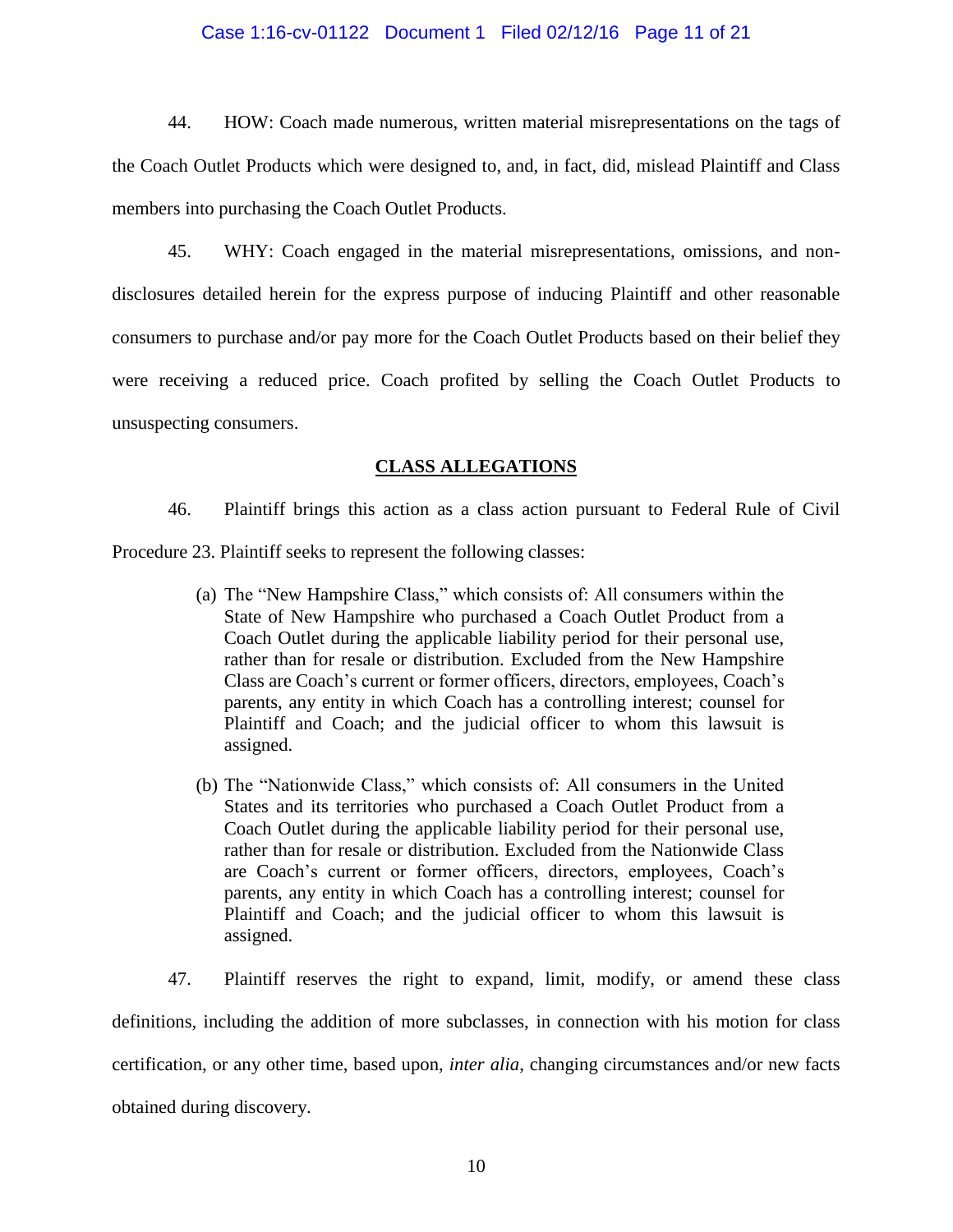#### Case 1:16-cv-01122 Document 1 Filed 02/12/16 Page 12 of 21

48. The members of the Class are so numerous that joinder is impractical. While the exact number of class members is presently unknown to Plaintiff, based on Coach's volume of sales, Plaintiff estimates each class numbers in the thousands.

49. There are numerous questions of law and fact common to the Class which predominate over any questions affecting only individual members of the Class. Among the questions of law and fact common to the Class are:

- (a) Whether, during the Class Period, Coach used false price representations and falsely advertised price reductions on its merchandise sold at Coach Outlets;
- (b) Whether Coach engaged in unfair, unlawful and/or fraudulent business practices under New Hampshire law;
- (c) Whether Coach misrepresented and/or failed to disclose material facts about its product pricing and price reductions;
- (d) Whether Coach has made false or misleading statements of fact concerning the reasons for, existence of, or amounts of price reductions;
- (e) Whether Coach's conduct, as alleged herein, was intentional and knowing;
- (f) Whether Class members are entitled to damages and/or restitution, and in what amount;
- (g) Whether Coach is likely to continue using false, misleading or illegal price comparisons such that an injunction is necessary; and
- (h) Whether Plaintiff and Class members are entitled to an award of reasonable attorneys' fees, pre-judgment interest and costs of suit.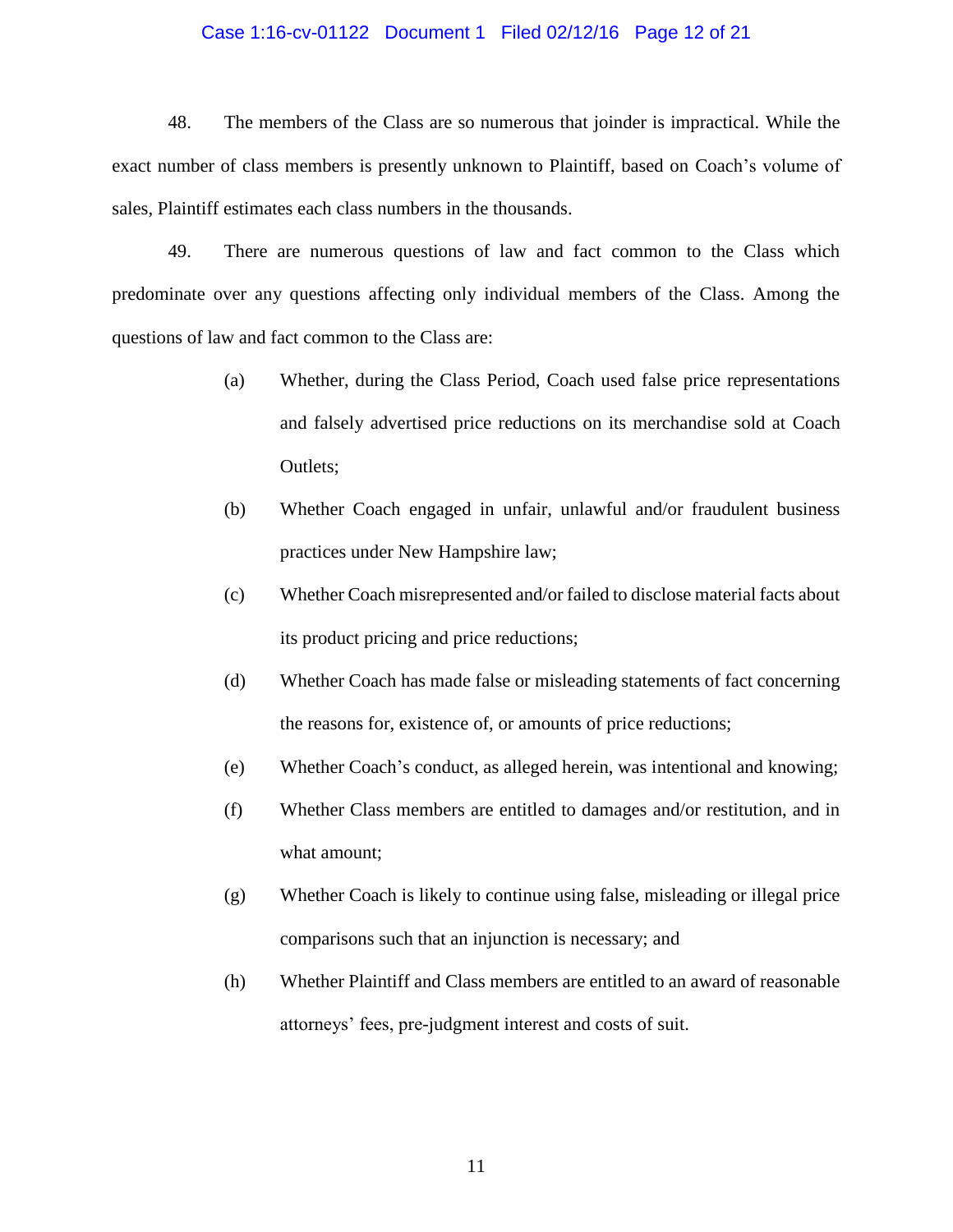### Case 1:16-cv-01122 Document 1 Filed 02/12/16 Page 13 of 21

50. Plaintiff's claims are typical of the claims of the members of the Class and, like all members of the Class, purchased goods from a Coach Outlet that falsely conveyed a "MFSRP" representation and a fictitious price reduction. Accordingly, Plaintiff has no interests antagonistic to the interests of any other member of the Class.

51. Plaintiff will fairly and adequately represent and protect the interests of the members of each Class. Plaintiff does not have any interests which are adverse to those of the class members. Plaintiff has retained competent counsel experienced in Class action litigation and intends to prosecute this action vigorously.

52. A class action is superior to all other available methods for the fair and efficient adjudication of this lawsuit, because individual litigation of the claims of all members of the Class is economically unfeasible and procedurally impracticable. While the aggregate damages sustained by the Class are in the millions of dollars, the individual damages incurred by each member of the Class resulting from Coach's wrongful conduct are too small to warrant the expense of individual lawsuits. The likelihood of individual Class members prosecuting their own separate claims is remote, and, even if every member of the Class could afford individual litigation, the court system would be unduly burdened by individual litigation of such cases.

53. The prosecution of separate actions by members of the Class would create a risk of establishing inconsistent rulings and/or incompatible standards of conduct for Coach. For example, one court might enjoin Coach from performing the challenged acts, whereas another might not. Additionally, individual actions may be dispositive of the interests of the Class, although certain class members are not parties to such actions.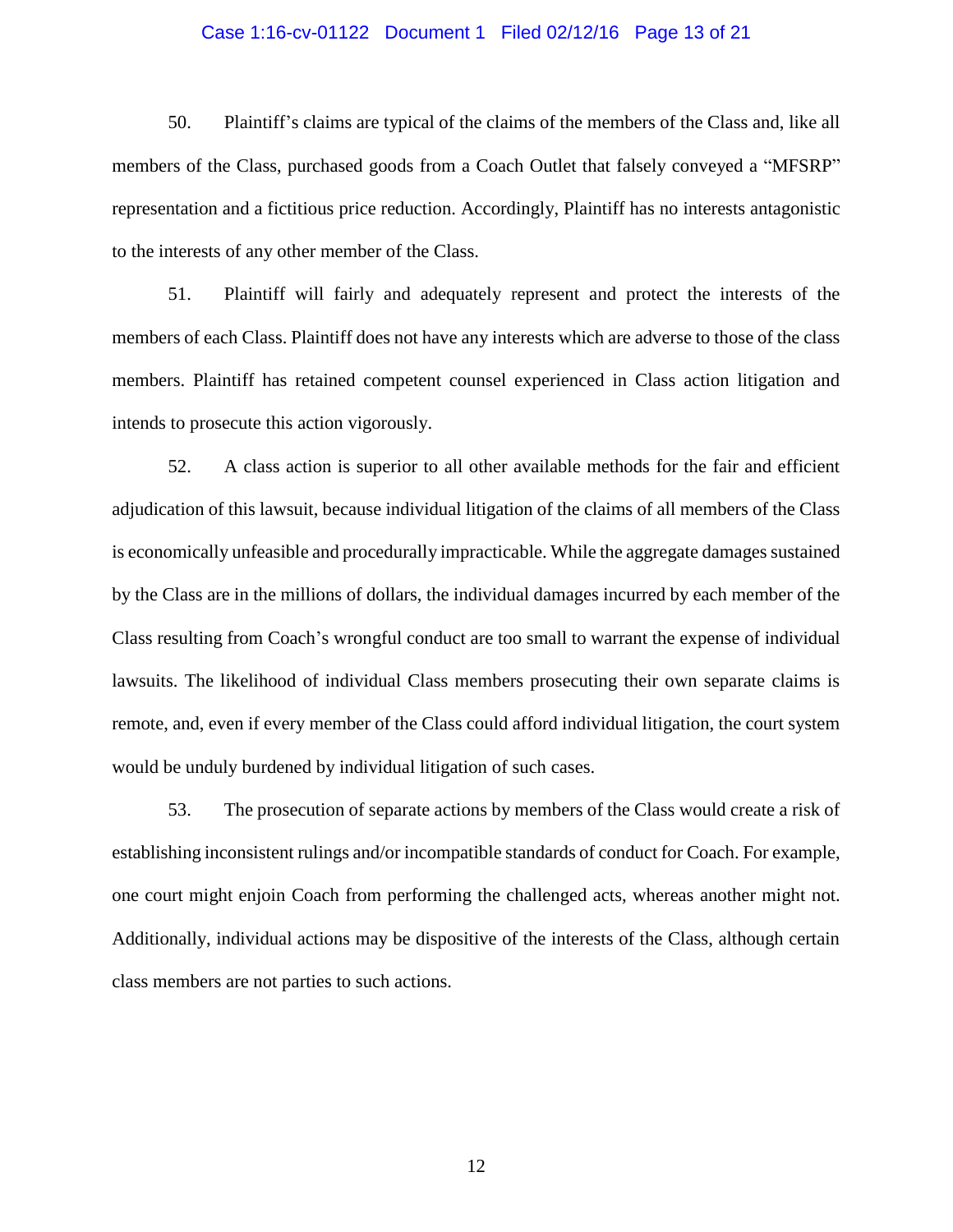### Case 1:16-cv-01122 Document 1 Filed 02/12/16 Page 14 of 21

54. The conduct of Coach is generally applicable to the Class as a whole and Plaintiff seeks, *inter alia*, equitable remedies with respect to the Class as a whole. As such, the systematic policies and practices of Coach make declaratory appropriate.

### **FIRST CAUSE OF ACTION**

## **(Violation of the New Hampshire Consumer Protection Act – N.H. Rev. Stat. Ann. § 358- A:1,** *et seq.* **– By the New Hampshire Class)**

55. Plaintiff incorporates by reference the allegations set forth above.

56. Plaintiff brings this claim individually and on behalf of the other members of the New Hampshire Class.

57. This cause of action is brought pursuant to the New Hampshire Consumer Protection Act ("CPA"), N.H. Rev. Stat. Ann. § 358-A:1, *et seq*.

58. Coach is a "person" as defined by the CPA. N.H. Rev. Stat. Ann. § 358-A:1(I). Coach is engaged in "trade" or "commerce" within the meaning of the CPA. N.H. Rev. Stat. Ann. § 358-A:1(II)

59. Section 358-A:2 of the CPA declares "it "unlawful for any person to use any unfair methods of competition or any unfair or deceptive act or practice in the conduct of any trade or commerce." N.H. Rev. Stat. Ann. § 358-A:2 Specifically, the CPA lists as a violation of the statute, "[m]aking false or misleading statements of fact concerning the reasons for, existence of, or amounts of price reductions." N.H. Rev. Stat. Ann. § 358-A:2(XI).

60. Coach violated the CPA by engaging in, and continuing to engage in, unfair and deceptive practices and false advertising by representing a false and misleading "MFSRP" and corresponding reduced price representation for goods exclusively manufactured for sale at Coach Outlets. As a result, the inflated "MFSRP" and corresponding reduced price was nothing more than a false, misleading and deceptive price reduction.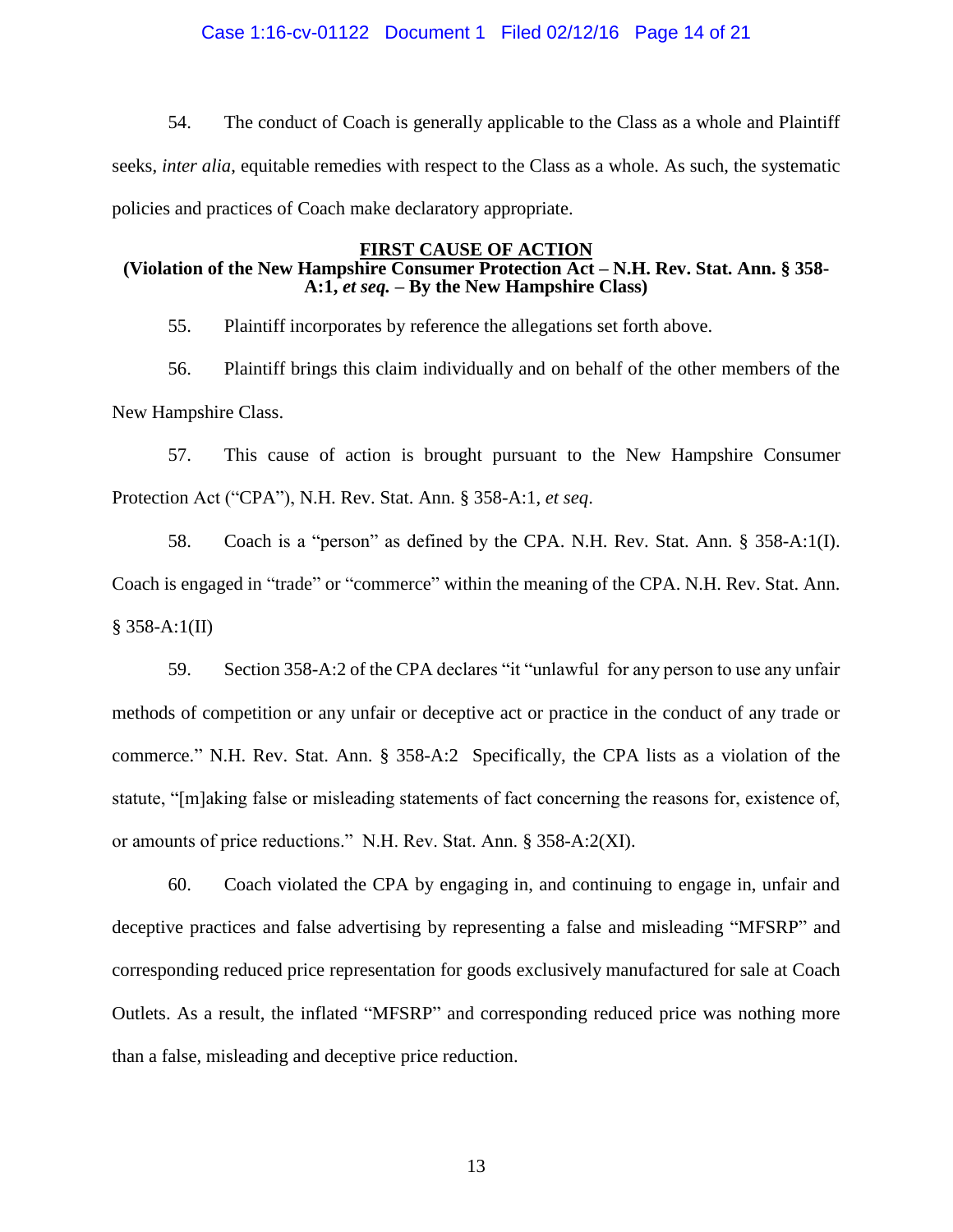#### Case 1:16-cv-01122 Document 1 Filed 02/12/16 Page 15 of 21

61. These acts and practices are unfair because they caused Plaintiff, and are likely to cause consumers, to falsely believe Coach Outlets are offering price reductions from the prevailing market value of the Coach Outlet Products which do not, in fact, exist. As a result, consumers including Plaintiff—reasonably perceived they were receiving Coach Outlet Products which were regularly sold at substantially higher prices (and were, therefore, worth more) than what they paid. This perception induced reasonable consumers, including Plaintiff, to purchase Coach Outlet Products and/or pay more for such Coach Outlet Products, which they otherwise would not have purchased.

62. The reasonable consumer relies on clothing companies to honestly represent the price of their products and any associated price reductions.

63. The damages suffered by the Plaintiff and the New Hampshire Class were directly and proximately caused by the deceptive, misleading and unfair practices of Coach, as described above.

64. Pursuant to Sections 358-A:10 and 358-A-10-a, Plaintiff and other New Hampshire Class members seek to a declaratory judgment and court order enjoining the above described wrongful acts and practices of the Coach and for restitution and disgorgement. N.H. Rev. Stat. Ann. §§ 358-A:10, 358-A:10-a.

65. Additionally, pursuant to Sections 358-A:10 and 358-A-10-a, Plaintiff and the Class make claims for damages, attorney's fees and costs. *Id.*

66. THEREFORE, Plaintiff prays for relief as set forth below.

### **SECOND CAUSE OF ACTION (Negligent Misrepresentation – By the New Hampshire Class)**

67. Plaintiff incorporates by reference the allegations set forth above.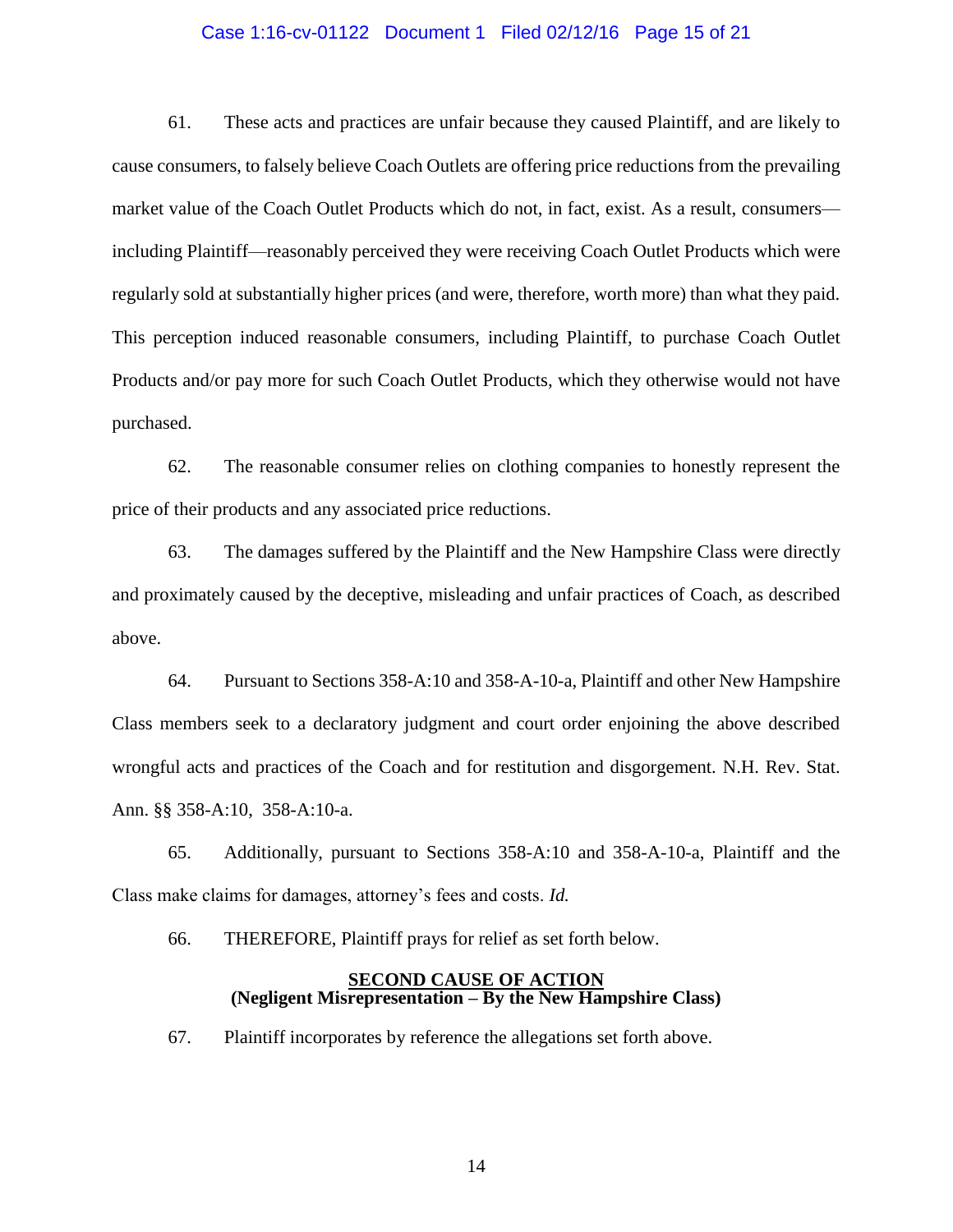### Case 1:16-cv-01122 Document 1 Filed 02/12/16 Page 16 of 21

68. Coach has negligently represented a false and misleading "MFSRP" and corresponding reduced price representation for goods exclusively manufactured for sale at Coach Outlets. As a result, the inflated "MFSRP" and corresponding reduced price was nothing more than a false, misleading and deceptive illusion of a price reduction.

69. Coach has omitted material facts to the public, including Plaintiff and New Hampshire Class Members, about its Coach Outlet Products. On the label, Coach has failed to disclose the actual value of the Coach Outlet Products and any corresponding price reductions.

70. Coach knew or should have known that these misrepresentation and/or omissions would materially affect Plaintiff's and New Hampshire Class Members' decisions to purchase the Coach Outlet Products.

71. Plaintiff and other reasonable consumers, including the New Hampshire Class Members, reasonably relied on Coach's representations set forth herein, and, in reliance thereon, purchased the Coach Outlet Products.

72. The reliance by Plaintiff and New Hampshire Class Members was reasonable and justified in that Coach appeared to be, and represented itself to be, a reputable business.

73. Plaintiff would not have been willing to pay for Coach's Outlet Products if she knew the price reduction was false, misleading, and a deceptive illusion.

74. As a direct and proximate result of these misrepresentations, Plaintiff and members of the New Hampshire Class were induced to purchase Coach Outlet Products, and have suffered damages to be determined at trial. Specifically, among other things, Plaintiff and New Hampshire Class members have been deprived of the benefit of their bargain in that they bought Coach Outlet Products which were not what they were represented to be, and they spent money on Coach Outlet Products which were of less value than was reflected in the price on the label.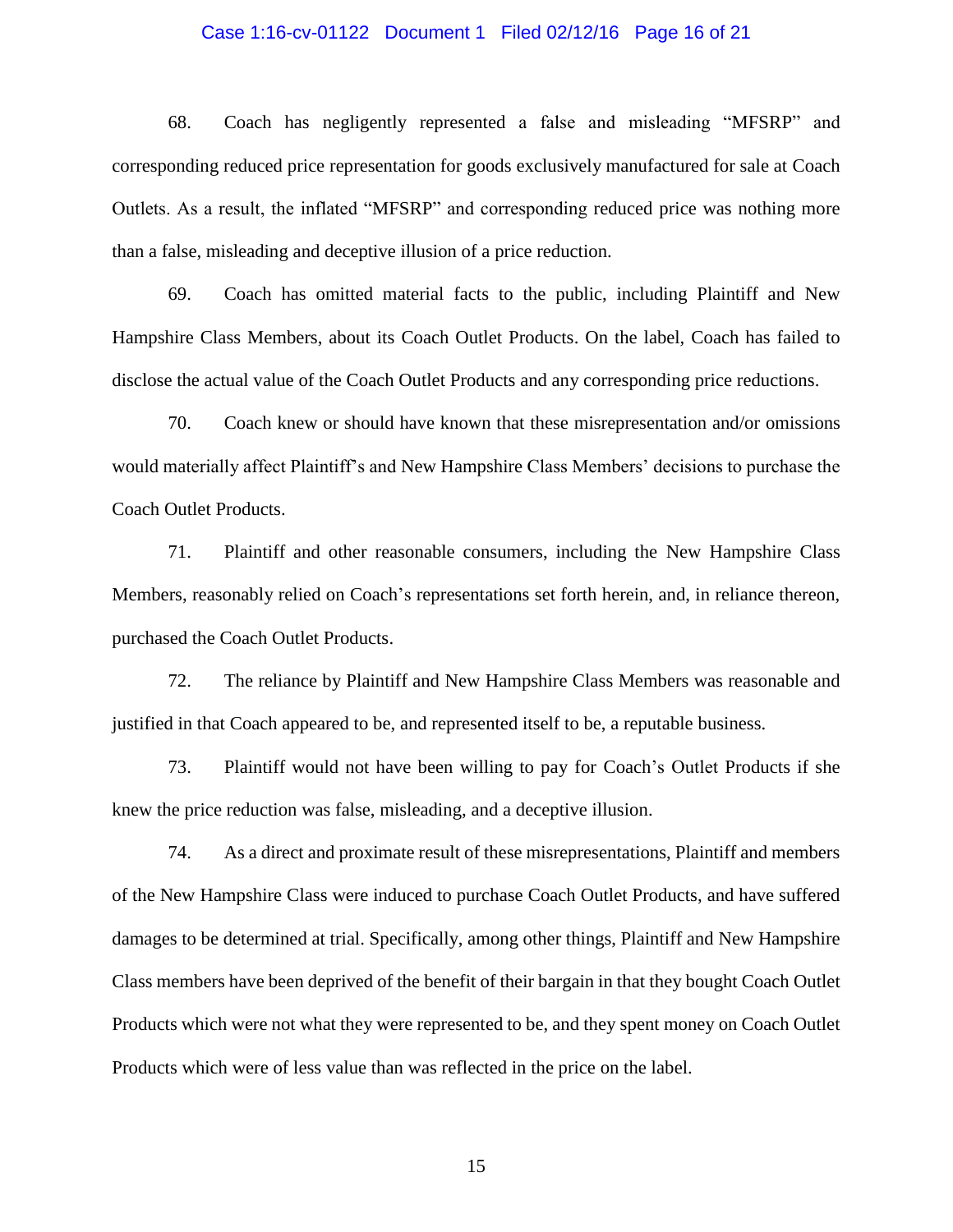## Case 1:16-cv-01122 Document 1 Filed 02/12/16 Page 17 of 21

75. THEREFORE, Plaintiff prays for relief as set forth below.

# **THIRD CAUSE OF ACTION (Negligent Misrepresentation under New York Common Law – By the Nationwide Class)**

76. Plaintiff incorporates by reference the allegations set forth above.

77. As discussed above, Coach represented a false and misleading "MFSRP" and corresponding reduced price representation for goods exclusively manufactured for sale at Coach Outlets. As a result, the inflated "MFSRP" and corresponding reduced price was nothing more than a false, misleading and deceptive illusion of a price reduction.

78. At the times Coach made these representations, Coach knew or should have known these representations were false or made them without knowledge of their truth or veracity.

79. At a minimum, Coach negligently misrepresented and/or negligently omitted material facts about the Coach Outlet Products.

80. The negligent misrepresentations and omissions made by Coach, upon which Plaintiff and the Nationwide Class members reasonably and justifiably relied, were intended to induce and actually did induce Plaintiff and the Nationwide Class members to purchase the Coach Outlet Products.

81. Plaintiff and the Nationwide Class members would not have purchased the Coach Outlet Products, at the price they did, if the true facts had been known.

82. The negligent actions of Coach caused damage to Plaintiff and the Nationwide Class members, who are entitled to damages and other legal and equitable relief as a result.

83. THEREFORE, Plaintiff prays for relief as set forth below.

### **FOURTH CAUSE OF ACTION (Fraud under New York Common Law – By the Nationwide Class)**

84. Plaintiff incorporates by reference the allegations set forth above.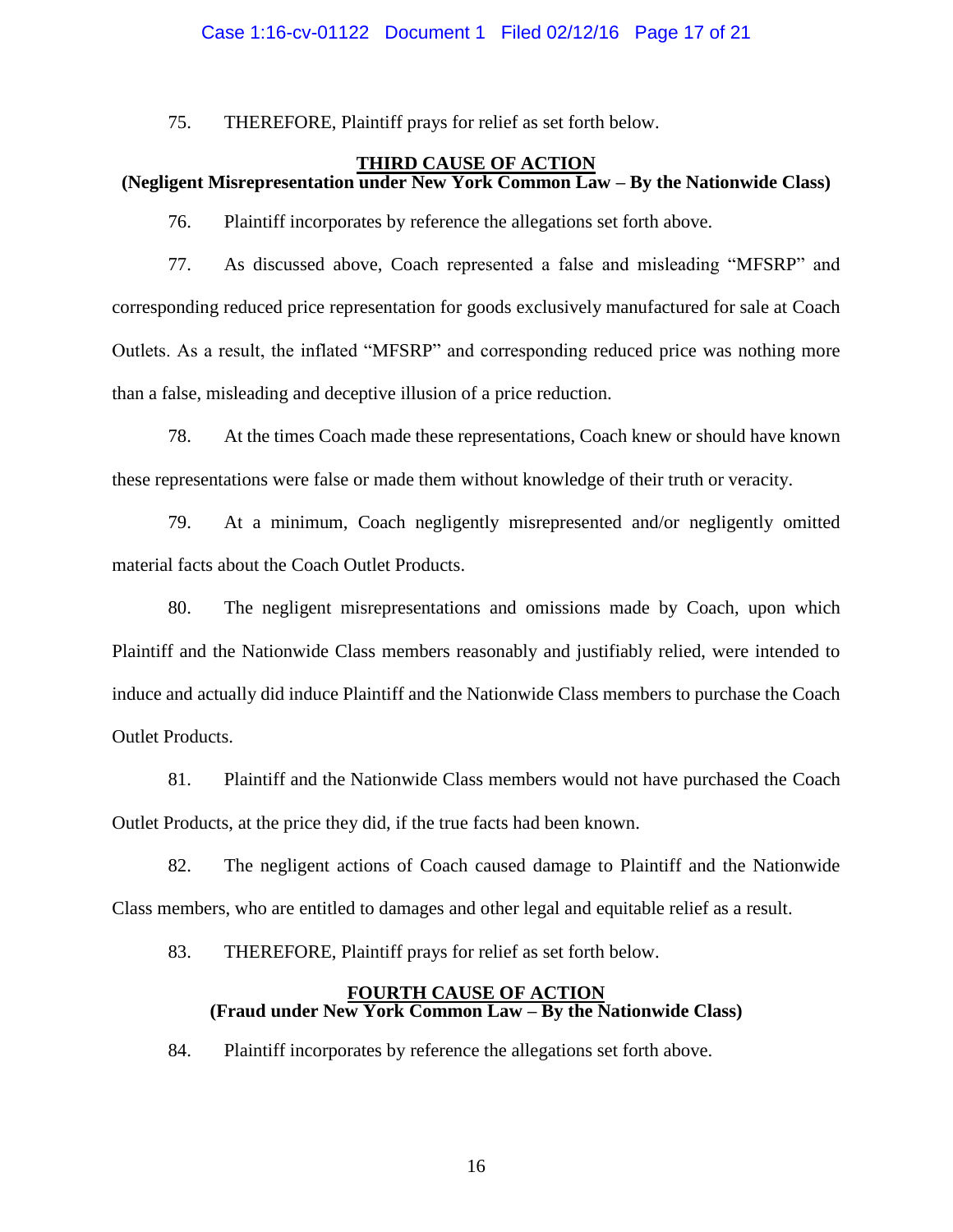### Case 1:16-cv-01122 Document 1 Filed 02/12/16 Page 18 of 21

85. As discussed above, Coach provided Plaintiff and the Nationwide Class members with false or misleading material information and failed to disclose material facts about the Coach Outlet Products, including, but not limited to the claims regarding the price reduction price of the Coach Outlet Products. These misrepresentations and omissions were made with knowledge of their falsehood.

86. The misrepresentations and omissions made by Coach, upon which Plaintiff and the Nationwide Class members reasonably and justifiably relied, were intended to induce and actually did induce Plaintiff and the Nationwide Class members to purchase the Coach Outlet Products.

87. The fraudulent actions of Coach caused damage to Plaintiff and the Nationwide Class members, who are entitled to damages and other legal and equitable relief as a result.

88. THEREFORE, Plaintiff prays for relief as set forth below.

#### **FIFTH CAUSE OF ACTION (Unjust Enrichment on Behalf of the Nationwide Class, or in the Alternative, on behalf of the New Hampshire Class)**

89. Plaintiff incorporates by reference the allegations set forth above.

90. Plaintiff asserts this claim in the alternative to the above-listed claims.

91. Plaintiff brings this claim individually, as well as on behalf of members of the Nationwide Class, under New York law. Although there are numerous permutations of the elements of the unjust enrichment cause of action in the various states, there are few real differences. In all states, the focus of an unjust enrichment claim is whether the defendant was unjustly enriched. At the core of each state's law are two fundamental elements – the defendant received a benefit from the plaintiff and it would be inequitable for the defendant to retain that benefit without compensating the plaintiff. The focus of the inquiry is the same in each state. Since there is no true conflict exists—relating to the elements of unjust enrichment—between the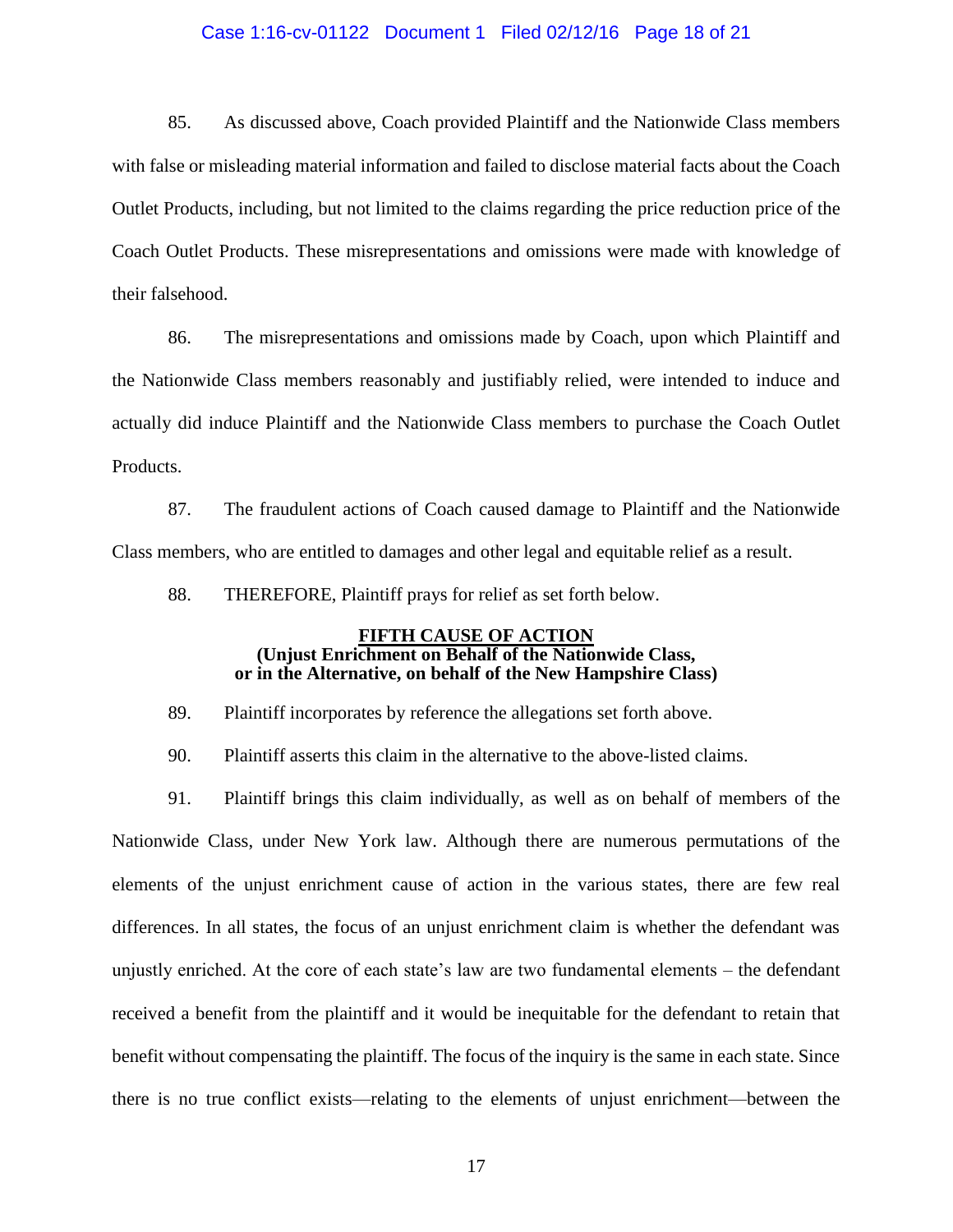### Case 1:16-cv-01122 Document 1 Filed 02/12/16 Page 19 of 21

different jurisdictions from which Class members will be drawn, New York law applies to the claims of the Nationwide Class.

92. In the alternative, Plaintiff brings this claim individually as well as on behalf of the New Hampshire Class under New Hampshire Law.

93. At all times relevant hereto, Coach deceptively priced, marketed, advertised, and sold Coach Outlet Products to Plaintiff and the Nationwide Class.

94. Plaintiff and members of the Nationwide Class conferred upon Coach nongratuitous payments for merchandise they would not have paid for if not for Coach's deceptive pricing, advertising, and marketing. Coach accepted or retained the nongratuitous benefits conferred by Plaintiff and members of the Nationwide Class, with full knowledge and awareness that, as a result of Coach's deception, Plaintiff and members of the Nationwide Class were not receiving a product of the quality, nature, fitness, or value that had been represented by Coach and reasonable consumers would have expected.

95. Coach has been unjustly enriched in retaining the revenues derived from purchases of merchandise by Plaintiff and members of the Nationwide Class, which retention under these circumstances is unjust and inequitable because Coach misrepresented, among other things, its merchandise was being offered at a significant price reduction, which caused injuries to Plaintiff and members of the Nationwide Class because they paid for, and/or paid a price premium due to the misleading pricing and advertising.

96. Retaining the non-gratuitous benefits conferred upon Coach by Plaintiff and members of the Nationwide Class under these circumstances made Coach's retention of the nongratuitous benefits unjust and inequitable. Thus, Coach must pay restitution to Plaintiff and members of the Nationwide Class for unjust enrichment, as ordered by the Court.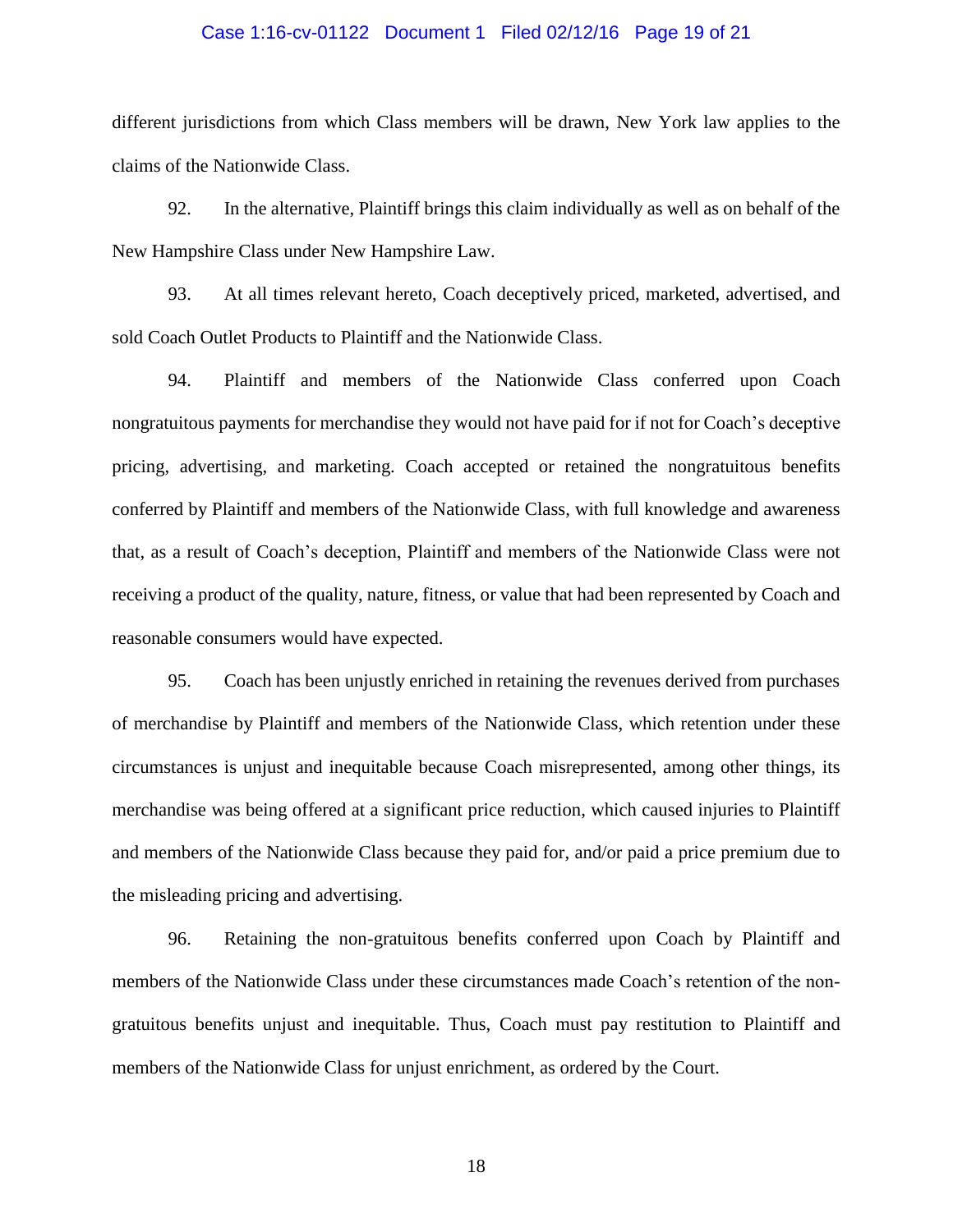## **PRAYER FOR RELIEF**

WHEREFORE, Plaintiff and the members of the Class demand a jury trial on all claims so triable and judgment against Coach as follows:

A. An order certifying that this action may be maintained as a class action, that Plaintiff be appointed Class Representative and Plaintiff's counsel be appointed Class Counsel;

B. Restitution and/or disgorgement of amounts paid by Plaintiff and members of the Classes for the purchase of the Coach Outlet Products, together with interest from the date of payment;

C. Actual damages;

D. An order granting injunctive relief;

E. Statutory prejudgment interest;

F. Reasonable attorneys' fees and the costs of this action, including costs of administration and notice;

G. Other legal and equitable relief under the causes of action state herein; a

- H. A trial by jury on all issues so triable; and
- I. Such other relief as this Court may deem just and proper.

Dated: February 12, 2016 Respectfully submitted,

BY:*/s/ Benjamin D. Elga*

**CUNEO GILBERT & LADUCA, LLP** Benjamin Elga (Bar No. 5332861) *belga@cuneolaw.com* 16 Court Street, Suite 1012 Brooklyn, NY 11241 Telephone: (202) 789-3960 Facsimile: (202) 789-1813